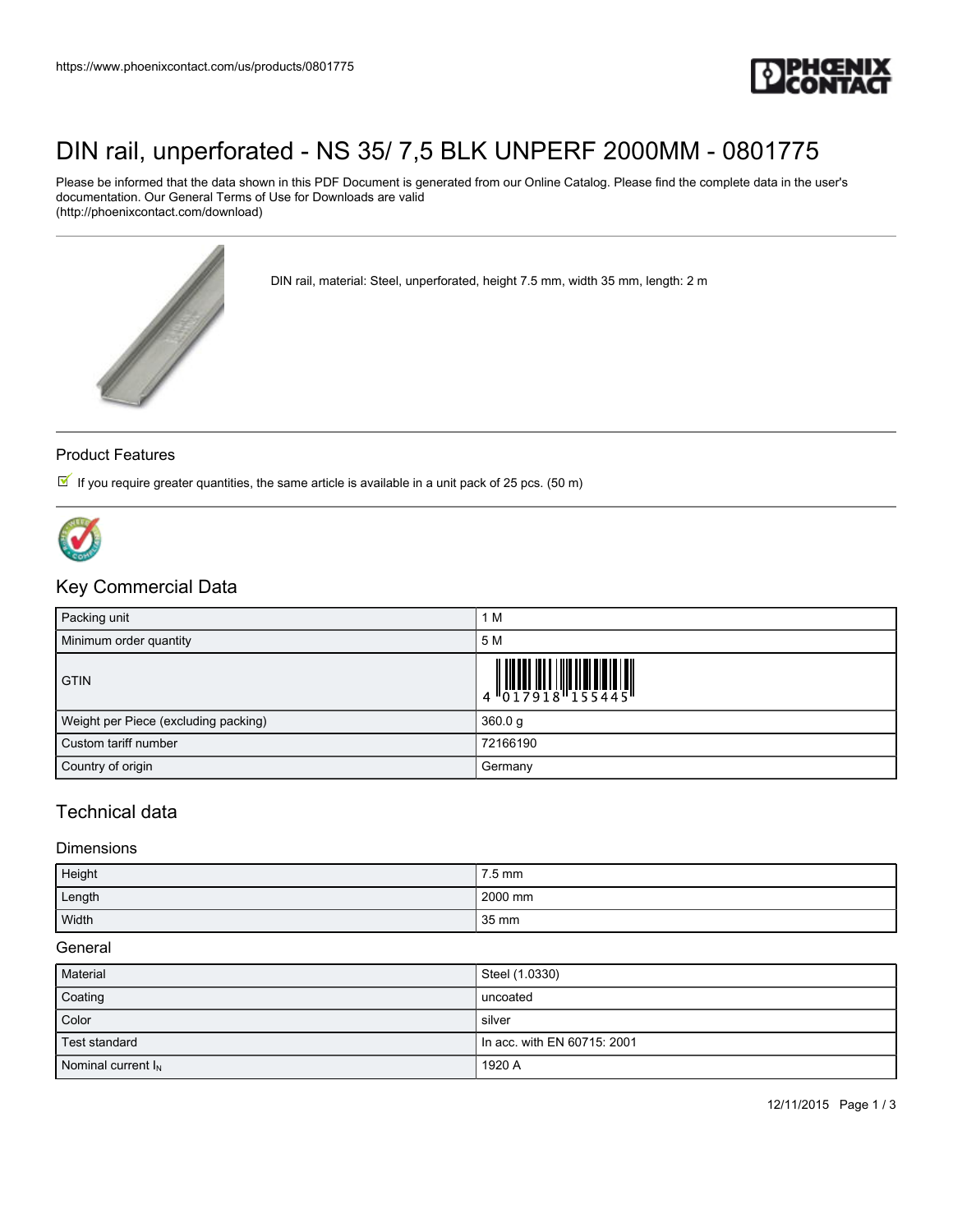

# [DIN rail, unperforated - NS 35/ 7,5 BLK UNPERF 2000MM - 0801775](https://www.phoenixcontact.com/us/products/0801775)

## Technical data

#### Standards and Regulations

| standard<br>l est                | : 2001<br>with EN 60715:<br>In acc. |
|----------------------------------|-------------------------------------|
| Connection in acc. with standard | EN<br>IE.                           |

## **Classifications**

### eCl@ss

| eCl@ss 4.0 | 27110804 |
|------------|----------|
| eCl@ss 4.1 | 27110804 |
| eCl@ss 5.0 | 27141143 |
| eCl@ss 5.1 | 27141143 |
| eCl@ss 6.0 | 27400602 |
| eCl@ss 7.0 | 27400602 |
| eCl@ss 8.0 | 27400602 |

## ETIM

| ETIM 2.0 | EC001285 |
|----------|----------|
| ETIM 3.0 | EC001285 |
| ETIM 4.0 | EC000212 |
| ETIM 5.0 | EC000212 |

## UNSPSC

| UNSPSC 6.01          | 30212109 |
|----------------------|----------|
| <b>UNSPSC 7.0901</b> | 39121708 |
| UNSPSC 11            | 39121708 |
| <b>UNSPSC 12.01</b>  | 39121708 |
| UNSPSC 13.2          | 39121708 |

## Drawings